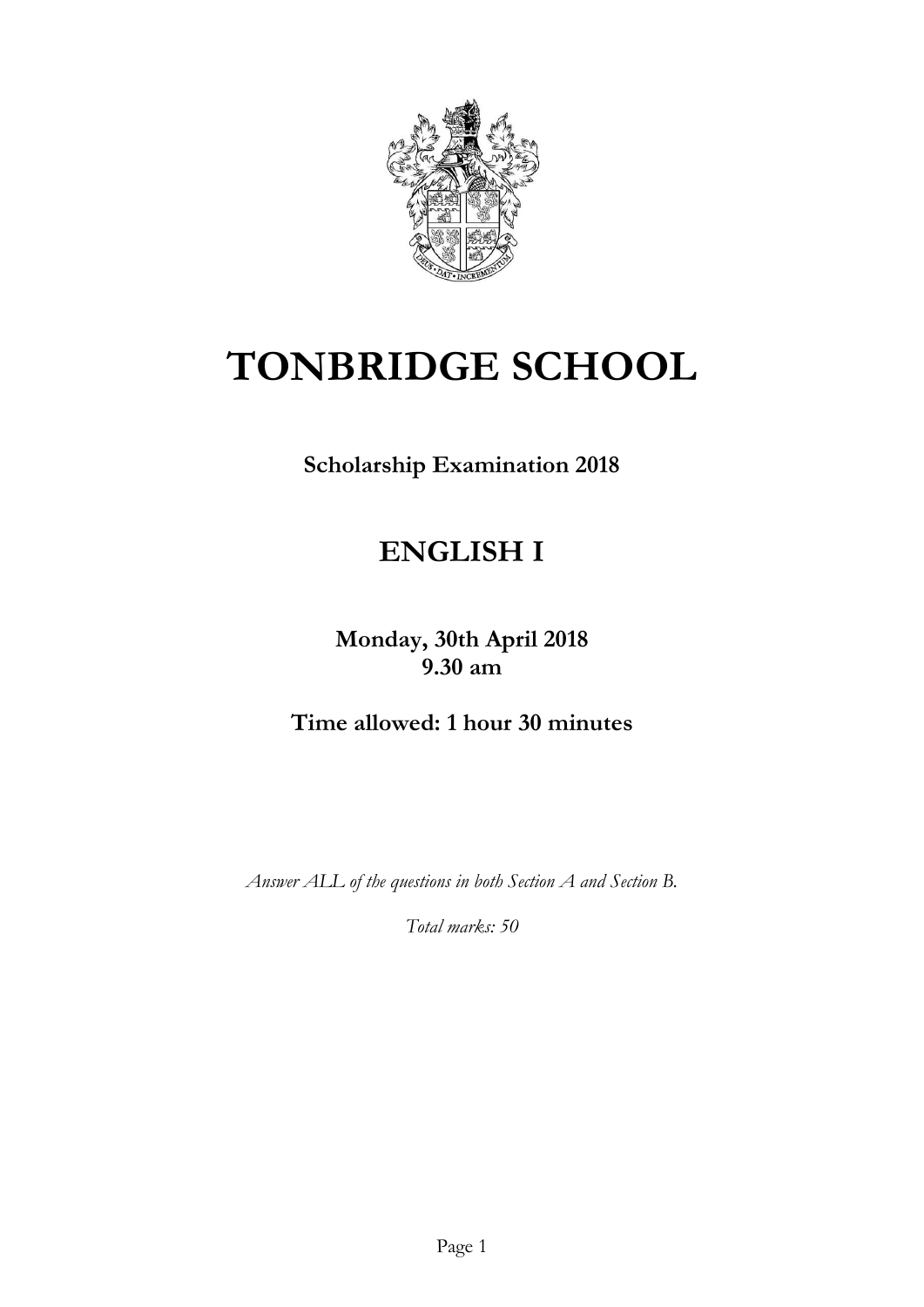#### **SECTION A – Poetry Comprehension**

*Read the following poem carefully and answer the questions that follow. You are advised to pay close attention to the marks available for each section. The poem was written by Jonathan Edwards (1979- ).*

#### **The Hippo**

is solo, hobo, incognito, 1 two boulders curving out of Dettol-murk, 2 in a zoo his photo advertises, doing a sponsored sitting-still all day. Stop being a cliché, hippo, or I won't

write a poem about you. Then you'll be sorry. What is your body but the verb *To wallow?* What is the water but a part of self? Google says you can crush a Ford Sierra<sup>3</sup> between your jaws. They don't say how they test this.

Candyfloss-high boys crowd your glass, betting they could hold their breath underwater longer, they could leap from one boulder to the other. I abandon you for the giraffes, stupid as window cleaners,

the lions, sunshine with teeth, but keep coming back: if you were to rise, show your eyes, your mouth, would you have Martin Sheen's mud-crazy face, breaking smoke water in *Apocalypse Now*? 4

Closing time. One last go. O please, hippo, don't be so self-effacing, so tight-fisted. Come on, don't you know we love you? Wait. Is that a flash of flesh, a hippo peepshow, or are you still snoozing?

A little girls says, *Dad, that island's moving.*

 $\overline{a}$ 

<sup>1</sup> hobo: someone sleeping rough, a homeless person

incognito: in disguise, or unrecognised

<sup>&</sup>lt;sup>2</sup> Dettol: a powerful disinfectant which turns water cloudy when added to it

<sup>3</sup> Ford Sierra: a popular car from the 1990s

<sup>4</sup> In a famous scene from the Vietnam War film *Apocalypse Now,* the actor Martin Sheen emerges slowly and mysteriously from underwater.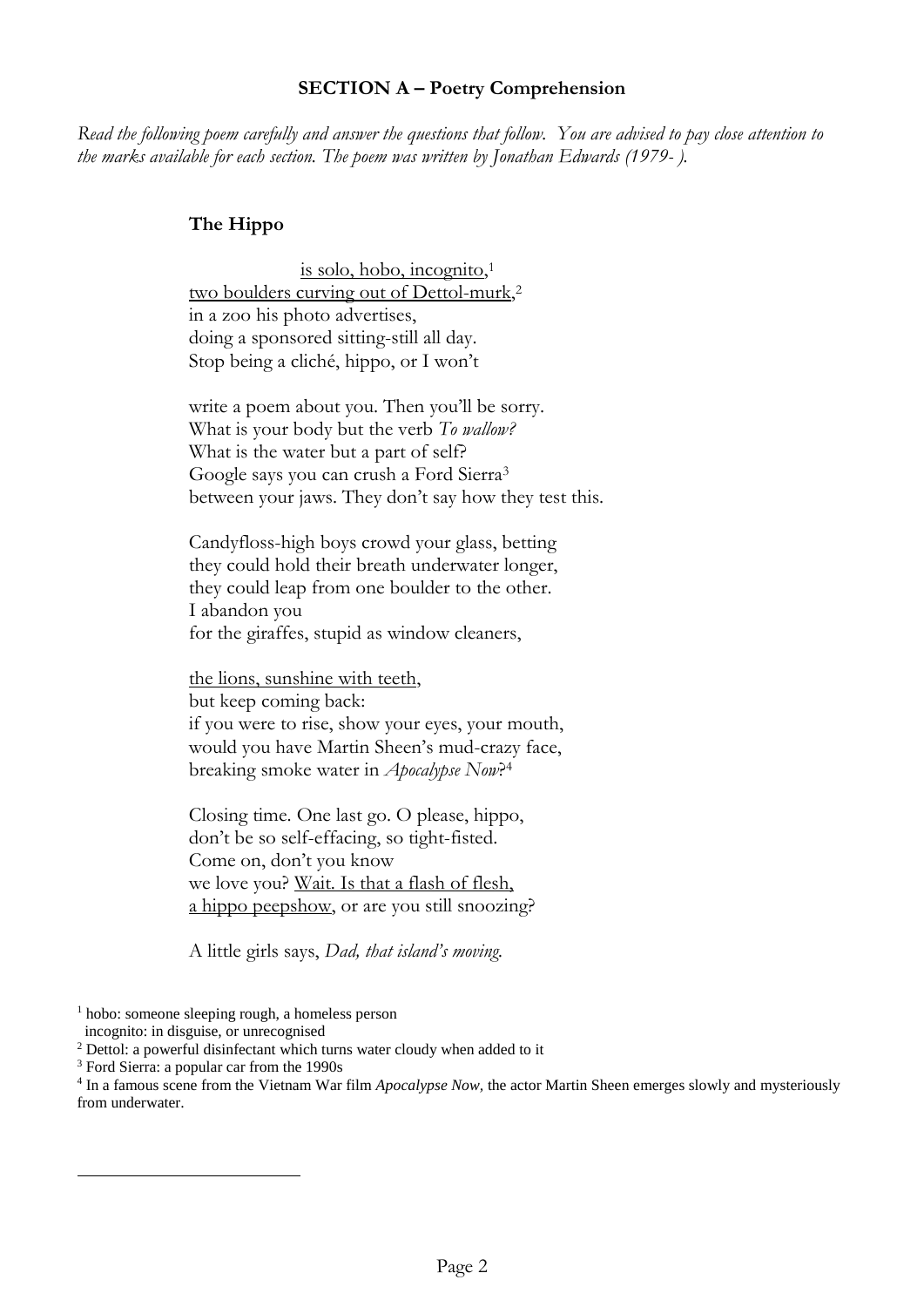1. Re-read the four underlined phrases in the poem (also listed below). What is the effect of the diction (choice of words), language and imagery (metaphors, similes etc) in each line or phrase?

|    | a) is solo, hobo, incognito                      | $\lceil 3 \rceil$ |
|----|--------------------------------------------------|-------------------|
|    | b) two boulders curving out of Dettol-murk       | $\lceil 3 \rceil$ |
|    | c) the lions, sunshine with teeth,               | $\lceil 3 \rceil$ |
| d) | Wait. Is that a flash of flesh, a hippo peepshow | $\lceil 3 \rceil$ |

2. How does the writer effectively portray the 'hippo' in the poem, as well as his feelings about the animal?

You should make close reference to the language, imagery and title of the poem in your answer.

You may refer to quotations you have already analysed in Question 1 if you would like to.

[8]

3. How do you feel the final line, 'A little girls says, *Dad, that island's moving',* change the end of the poem?

Again, you may refer to quotations you have already analysed in your answer. [5]

## **[Total for this section: 25]**

## **SECTION B – Prose Comprehension**

*Read the following prose extract carefully and answer the questions that follow. You are advised to pay close attention to the marks available for each question.*

*When he was 21 years old the author, Adam Nicolson, inherited the Shiants, three lonely islands five miles off the*  coast of Scotland. In the passage below he describes sailing to the islands across the stretch of water known as the *'Minch' in his small boat which is called 'Freyja'.*

The air has closed in and the north is now a featureless absence. Between me and the mist wall, a gannet cruises above the Minch. It must be in from St Kilda, sixty miles away to the west low over the water, quartering it, looking for the flash of silver there, cutting sickle curves across the grain of the swell. It is a frightening sea. I see a big tanker coming south down the Minch. The spray bursts around its bow as it slaps into each of the swells. No contact with its crew or master, but I feel them looking at me from the bridge and wondering what that tiny boat must be about. Not that the swells are particularly big: they lift *Freyja* five or six feet in a long, rolling motion. It is just that the